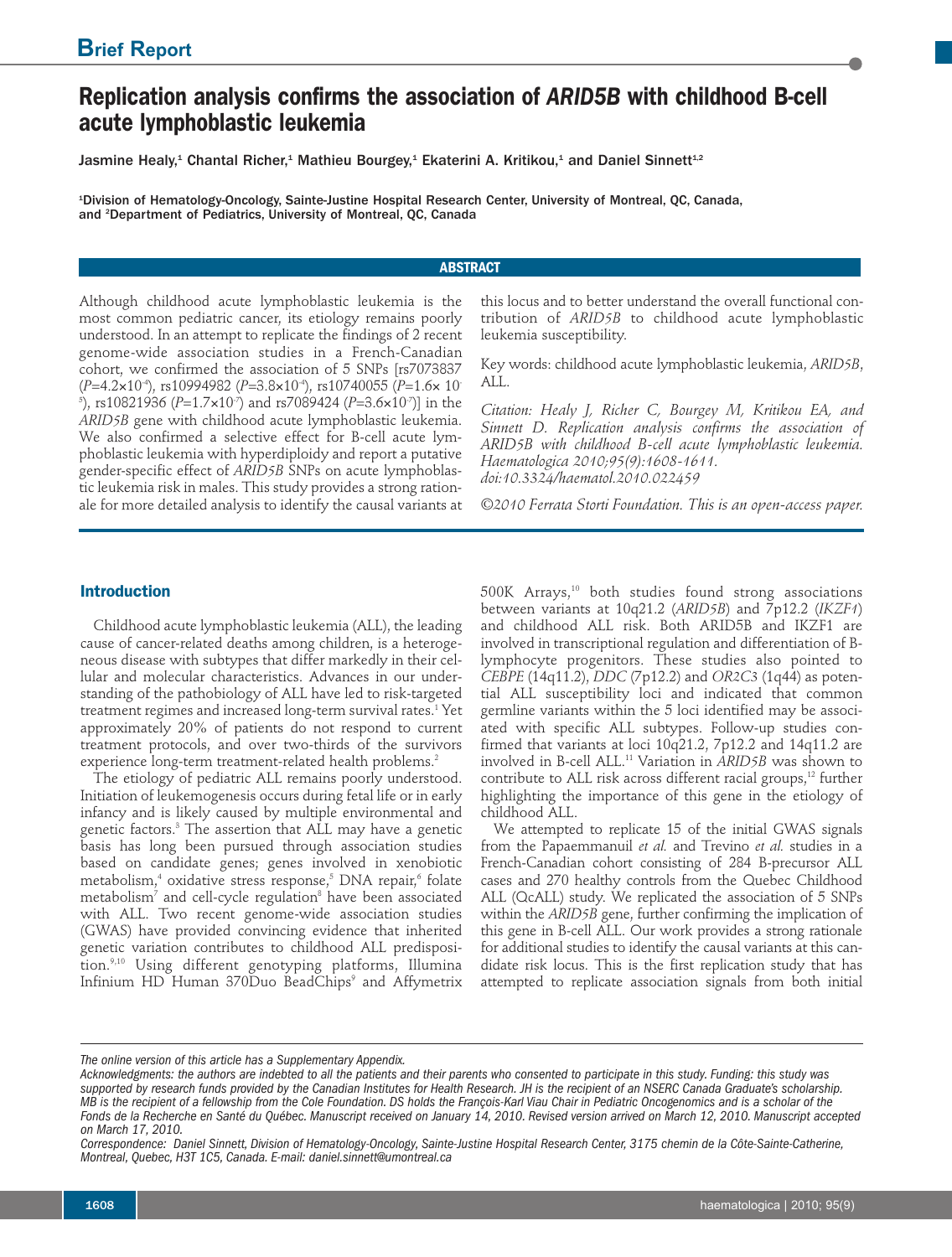GWASs in an independent population and the first to report a putative gender-specific effect of *ARID5B* on ALL risk in males.

## **Design and Methods**

#### *Study subjects*

Our cohort consisted of 284 childhood B-cell ALL patients and 270 healthy controls. In addition, parental DNA was available for 203 of the probands. Study subjects were French-Canadians of European descent from the established Quebec Childhood ALL (QcALL) cohort. 4,8 Briefly, incident childhood pre-B ALL cases were diagnosed in the Hematology-Oncology Unit of Sainte-Justine Hospital, Montreal, Canada, between October 1985 and November 2006. The current study sample includes 170 males and 114 females with a median age of 4.2 years. This patient cohort is representative of the childhood pre-B ALL population; patients' clinical characteristics are shown in Table 1. Healthy controls, 152 males and 118 females with a median age of 30.1 years, consisted of a group of newborns and adults recruited through clinical departments other than the Hematology-Oncology Unit, Sainte-Justine Hospital. Peripheral blood or bone marrow (samples in remission) was collected from all participants and DNA was extracted as previously described. <sup>13</sup> The Institutional Review Board approved the research protocol and informed consent was obtained from all participants and/or their parents.

#### *SNP genotyping and quality control checks*

SNPs were genotyped using the Luminex xMAP/Autoplex Analyser CS1000 system (Perkin Elmer, Waltham, MA, USA). The 15 selected SNPs were amplified in a single multiplexed assay and hybridized to Luminex MicroPlex™ –xTAG Microspheres<sup>14</sup> for genotyping using allele-specific primer extension (ASPE). The PCR and TAG-ASPE primers are shown in the *Online Supplementary Table S1*; amplification and reaction conditions are available upon request. Allele calls were assessed and compiled using the Automatic Luminex Genotyping software (M. Bourgey *et al.*, manuscript submitted, 2009). The average genotype call rate for the 15 SNPs was 97.0%. Hardy-Weinberg equilibrium (HWE) was tested

Table 1. Characteristics of the B-cell ALL patients from the Quebec Childhood ALL cohort.

| <b>Patients' characteristics</b> | Cases, n (%) |
|----------------------------------|--------------|
| Total number of subjects         | 284          |
| Gender                           |              |
| Male                             | 170(59.9)    |
| Female                           | 114(40.1)    |
| Age group, years                 |              |
| $\leq$ = 1                       | 6(2.1)       |
| $1 - 10$                         | 201 (70.8)   |
| >10                              | 41(14.4)     |
| N/D                              | 36(12.7)     |
| Hyperdiploid                     |              |
| Positive                         | 106(37.3)    |
| <b>Negative</b>                  | 156(54.9)    |
| N/D                              | 22(7.7)      |
| Chromosomal translocations       |              |
| Absence of translocation         | 92(32.4)     |
| t(12;21)                         | 35(12.3)     |
| Other                            | 12(4.2)      |
| N/D                              | 145(51.1)    |

*N/D: no data available.*

using the  $\chi^2$  goodness of fit test and PedCheck (Version 1.1) was used to identify genotype incompatibilities using the familial data; <sup>15</sup> inconsistent case-parent trios were removed from the analysis.

#### *Statistical analysis*

Statistical analyses were performed using STATA/IC Version 10.1 (StataCorp, College Station, TX, USA). Pearson's  $\chi^2$  test or Fisher's exact test, as appropriate, was used to compare allele/genotype/haplotype carriership in patients and controls. Crude odds ratios (ORs) were measured using logistic regression and are given with 95% confidence intervals (CIs). Pairwise linkage disequilibrium (LD) estimates were measured in STATA. We assessed gender-specific associations through stratified analysis comparing male cases to male controls or female cases to female controls, and the Mantel-Haenszel (MH)  $\chi^2$  test of homogeneity was used to test for significant risk differences between males and females. Haplotype reconstruction was performed using the FAMHAP Software (Version 16) using parental data when available; <sup>16</sup> incorporating genotype information of related individuals increases precision of haplotype reconstruction and frequency estimation. 16-18 Logistic regression was used to estimate haplotype-specific odds ratios using the most common haplotype as reference and a likelihood ratio test implemented in FAMHAP was used to test for global haplotype association with disease status. Multiple testing corrections were performed using the Benjamini-Hochberg false discovery rate (FDR) method with a type I error rate of 5%; nominal *P* values are shown.

#### **Results and Discussion**

We genotyped the top 10 SNPs from Papaemmanuil *et al.* (GWA1) <sup>9</sup> and 5 SNPs from Trevino *et al.* (GWA2) <sup>10</sup> in a French-Canadian cohort of European descent. The distribution of genotype frequencies in all 15 SNPs were in HWE (*P*>0.05). Risk allele frequencies were similar to those observed in the European populations of both GWAs9,10 (*Online Supplementary Table S2*).

Univariate analysis showed highly significant allelic associations within chromosomal region 10q21.2. The 5 SNPs from this region annotated the *ARID5B* gene and were strongly associated with B-cell ALL risk in our cohort; odds ratio estimates were in the same direction and were of similar strength as those previously reported (*Online Supplementary Table S2*). SNPs rs10994982, rs10740055, rs10821936 and rs7089424 span a 42kb region in intron 3 of *ARID5B* whereas SNP rs7073837 is located in intron 2. rs10821936, the strongest association signal from GWA2, was the most significant signal in our study (*P*=1.7¥10-7 ). rs10821936 (*P*=3.6¥10-7 ), the secondstrongest association signal in our study, is in strong LD with rs7089424 (r2 = 0.95). SNPs rs10994982 (GWA1) and rs10740055 (GWA2) were highly correlated ( $r^2$  = 0.93) and strongly associated with childhood B-cell ALL (*P*= 3.8¥10-  $^4$  and  $P=1.6\times10^5$ , respectively). rs7073837 was in moderate LD with SNP pairs rs10821936-rs7089424 and rs10994982-rs10740055 (r <sup>2</sup> of 0.65 and 0.72, respectively) and was also associated with disease  $(P=4.2\times10^{4})$ . These 5 SNP associations withstood multiple testing corrections and remained significant after controlling for a false discovery rate of 5%. Using subtype analysis, we confirmed that *ARID5B* SNPs were significantly associated with Bhyperdiploid ALL (*P* values ≤2.0¥10-4 )9 (*Online Supplementary Table S2*).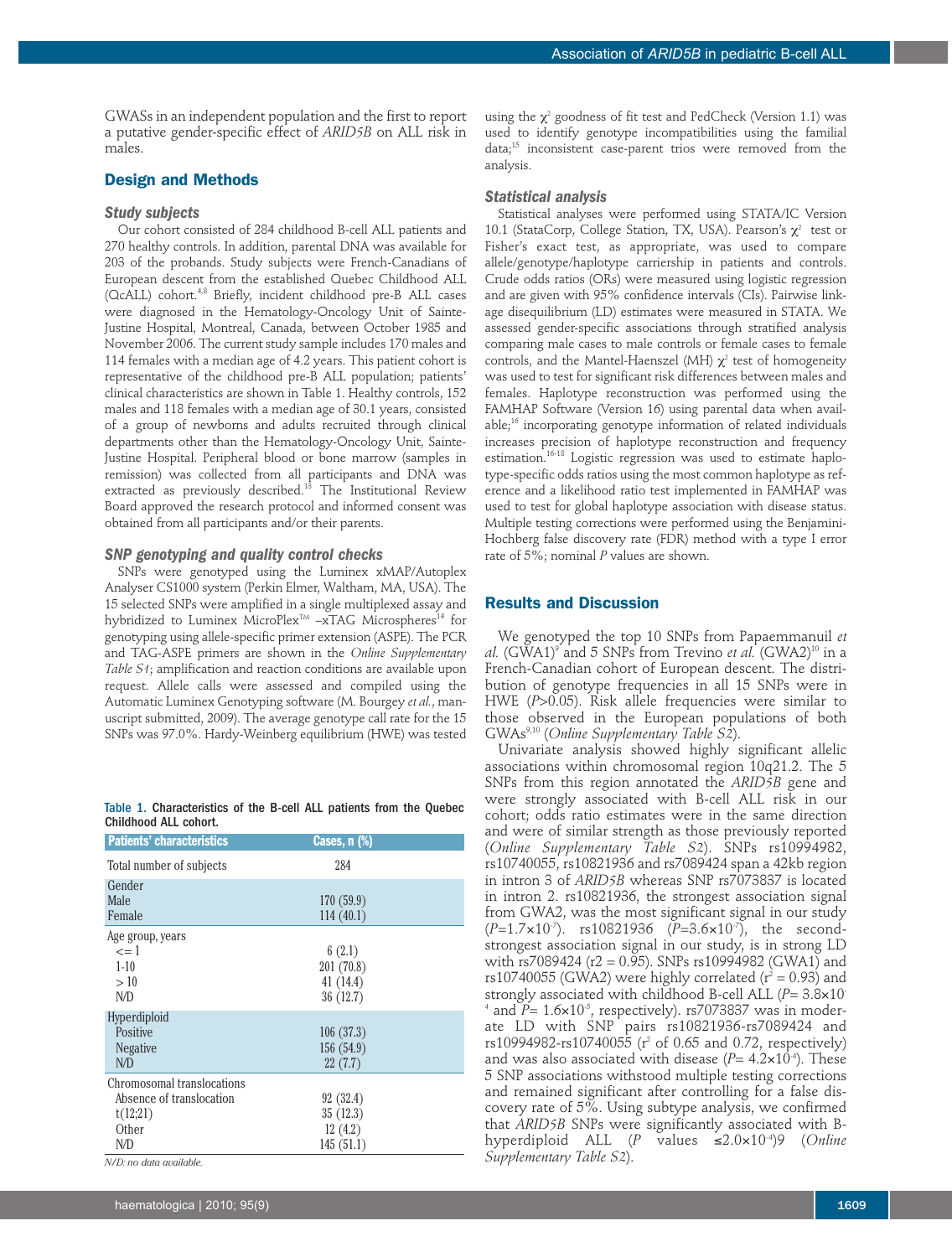We were unable to replicate the reported associations with *IKZF1*, *DDC*, and *CEBPE*; nor did we find an association of *OR2C3* with t(12;21)/*ETV6-RUNX1* ALL (*Online Supplementary Table S2*). Lack of confirmation of association with chromosomal region 7p12.2 was surprising given the strong statistical association observed in both original GWAs and the convincing support of a recent follow-up study conducted in a large German case-control cohort. <sup>11</sup> Risk allele frequencies in cases did not differ between cohorts, therefore, failure to replicate is unlikely due to genetic heterogeneity. The most likely explanation for the lack of replication is the limited power of our study to detect loci with weaker effects. With our limited sample size, we had 80% power at the 5% level to detect a minimum odds ratio of 1.8 with RAFs of 20% or over and of 2.1 with RAFs of 10% or over. Lack of replication could also partially reflect the complexity underlying ALL pathogenesis; for example, molecular characterization of the disease might differ across studies. Further association studies with larger case-control samples and detailed subgroup analysis are required to investigate whether the associations between 7p12.2 (*IKZF1* and *DDC*) and 14q11.2 (*CEBPE*) hold true.

To further describe the observed *ARID5B* associations and capture associations under various genetic models, we measured the corresponding genotype odds ratios in all samples, as well as in males and females separately. Carriers of a homozygous risk genotype at SNPs rs7073837, rs10994982 and rs10740055 had over a 2-fold increase in B-cell ALL risk. A strong allele dose-dependent effect on risk was observed at loci rs10821936 and  $rs7089424$  (P trend =  $7.4\times10^{7}$  and  $1.7\times10^{6}$ , respectively) (Table 2). Significant risk differences were found between males and females at loci rs10994982 and rs10740055: a 3.8-fold and 4.4-fold increase in risk was observed in male carriers of the homozygous risk genotypes, respectively, while no significant effect was observed in females (MH *P* values  $<$  0.03) (Table 2). Although the effects of rs10821936 and rs7089424 were more marked in males, the gender difference was not significant at these loci (*P* values  $\geq 0.15$ ).

We observed similar gender-biases among hyperdiploid ALL patients for variants rs10994982 (Males AA *vs*. GG: OR(95%C.I.)= 6.25(2.40-17.49); Females AA *vs*. GG: OR(95%C.I.)= 1.12(0.33-3.96); MH *P*=0.017), and rs10740055 (Males CC *vs*. AA: OR(95%C.I.)= 6.90(2.43- 22.18); Females CC *vs*. AA: OR(95%C.I.)= 1.66(0.49-6.14); MH P= 0.059) (*data not shown*). However, the wide confidence intervals caused by overstratification of the data emphasize the uncertainty of the risk estimates.

Finally, we performed multivariate haplotype analysis for *ARID5B* (*Online Supplementary Table S3*). Fifteen different haplotypes could be inferred, but only 4 haplotypes had frequencies of 0.05 or over and represented approximately 96% of the observed haplotypes in our sample. The remaining 4% of the chromosomes carried 11 minor hap-

Table 2. Distribution of *ARID5B* genotypes among B-cell ALL cases and controls from the Quebec Childhood ALL cohort and gender-specific genotype risks estimates.

| <b>DNA</b> variant | N. (%)                     |                 |                   |                          | Males/Females (%)          |                     | <b>OR (95% CI)</b> |                   |                          |
|--------------------|----------------------------|-----------------|-------------------|--------------------------|----------------------------|---------------------|--------------------|-------------------|--------------------------|
| <b>Genotype</b>    | <b>B-cell ALL</b><br>cases | <b>Controls</b> | OR (95% CI)       | P<br>value               | <b>B-cell ALL</b><br>cases | <b>Controls</b>     | <b>Males</b>       | <b>Females</b>    | P<br>value <sup>a</sup>  |
| rs7073837          |                            |                 |                   |                          |                            |                     |                    |                   |                          |
| CC                 | 67 (24.81)                 | 93(35.23)       | 1 (referent)      | -                        | 39(23.8)/28(26.4)          | 59 (39.9)/34 (29.6) | 1 (referent)       | 1 (referent)      | $\qquad \qquad -$        |
| CA                 | 128 (47.41)                | 127(48.11)      | $1.40(0.94-2.08)$ | 0.1                      | 75 (45.7)/53 (50.0)        | 65 (43.9)/61 (53.0) | $1.75(1.00-3.05)$  | $1.05(0.54-2.06)$ | 0.22                     |
| AA                 | 75 (27.78)                 | 44 (16.67)      | $2.37(1.45-3.85)$ | 4.8E-04                  | 50(30.5)/25(23.6)          | 24 (16.2)/20 (17.4) | $3.15(1.60-6.25)$  | $1.52(0.65-3.53)$ | 0.15                     |
| rs10994982         |                            |                 |                   |                          |                            |                     |                    |                   |                          |
| GG                 | 50(18.18)                  | 72 (27.27)      | 1 (referent)      | $\qquad \qquad -$        | 28 (16.8)/22 (20.4)        | 50(33.1)/22(19.6)   | 1 (referent)       | 1 (referent)      | $\qquad \qquad -$        |
| GA                 | 125(45.45)                 | 129 (48.86)     | $1.39(0.90-2.16)$ | 0.14                     | 71 (42.5)/54 (50.0)        | 69(45.7)/59(52.7)   | $1.84(1.00-3.39)$  | $0.92(0.43-1.95)$ | 0.13                     |
| AA                 | 100(36.36)                 | 63 (23.86)      | $2.29(1.42-3.69)$ | 6.6E-04                  | 68 (40.7)/32 (29.6)        | 32(21.2)/31(27.7)   | $3.79(1.94-7.45)$  | $1.03(0.45-2.39)$ | 0.01                     |
| rs10740055         |                            |                 |                   |                          |                            |                     |                    |                   |                          |
| AA                 | 41(15.41)                  | 67 (25.48)      | 1 (referent)      | $\overline{\phantom{0}}$ | 22(13.7)/19(18.1)          | 44 (29.3)/23 (20.5) | 1 (referent)       | 1 (referent)      |                          |
| AC                 | 117(43.98)                 | 132 (50.19)     | $1.45(0.91-2.30)$ | 0.12                     | 65 (40.4)/52 (49.5)        | 72 (48.0)/59 (52.7) | $1.81(0.94-3.51)$  | $1.07(0.49-2.32)$ | 0.27                     |
| CC                 | 108(40.60)                 | 64 (24.33)      | $2.76(1.68-4.53)$ | 5.0E-05                  | 74 (46.0)/34 (32.4)        | 34 (22.7)/30 (26.8) | $4.35(2.16-8.84)$  | $1.37(0.58-3.23)$ | 0.026                    |
| rs10821936         |                            |                 |                   |                          |                            |                     |                    |                   |                          |
| <b>TT</b>          | 76 (27.94)                 | 127 (48.47)     | 1 (referent)      | $\qquad \qquad -$        | 42 (25.8)/34 (31.2)        | 72(48.3)/55(49.1)   | 1 (referent)       | 1 (referent)      | $\overline{\phantom{m}}$ |
| TC                 | 129 (47.43)                | 99 (37.79)      | $2.18(1.48-3.20)$ | 7.2E-05                  | 73 (44.8)/56 (51.4)        | 56 (37.6)/42 (37.5) | $2.23(1.29-3.87)$  | $2.16(1.15-4.04)$ | 0.93                     |
| CC                 | 67(24.63)                  | 36(13.74)       | $3.11(1.90-5.10)$ | 4.8E-06                  | 48(29.4)/19(17.4)          | 21(14.1)/15(13.4)   | $3.92(1.98-7.84)$  | $2.05(0.85-4.95)$ | 0.21                     |
| rs7089424          |                            |                 |                   |                          |                            |                     |                    |                   |                          |
| TT                 | 62(23.85)                  | 115 (45.28)     | 1 (referent)      | $\qquad \qquad -$        | 34 (21.7)/28 (27.2)        | 64 (44.1)/51 (47.2) | 1 (referent)       | 1 (referent)      | $\qquad \qquad -$        |
| TC                 | 131 (50.38)                | 99 (38.98)      | $2.45(1.63-3.68)$ | $1.1E-05$                | 75 (47.8)/56 (54.4)        | 59 (40.7)/39 (36.1) | $2.39(1.35-4.25)$  | $2.62(1.35-5.08)$ | 0.83                     |
| CC                 | 67 (25.77)                 | 40(15.75)       | $3.11(1.89-5.12)$ | 6.1E-06                  | 48 (30.6)/19 (18.4)        | 22(15.2)/18(16.7)   | $4.11(2.04-8.35)$  | $1.92(0.81-4.58)$ | 0.15                     |

Logistic regression was used to estimate ORs in either the full dataset or in restricted subgroups stratified by gender, comparing male cases to male controls or female cases to female controls. Percentages indicate number of individuals with a given genotype/total number of genotyped individuals. P values in bold remain significant after FDR adjustment for multiple testing at the 5% level. OR: odds ratio; CI, confidence interval; –, not applicable. P value denotes the Mantel-Haenszel  $\chi^z$  test of homogeneity for risk differences between males and females.